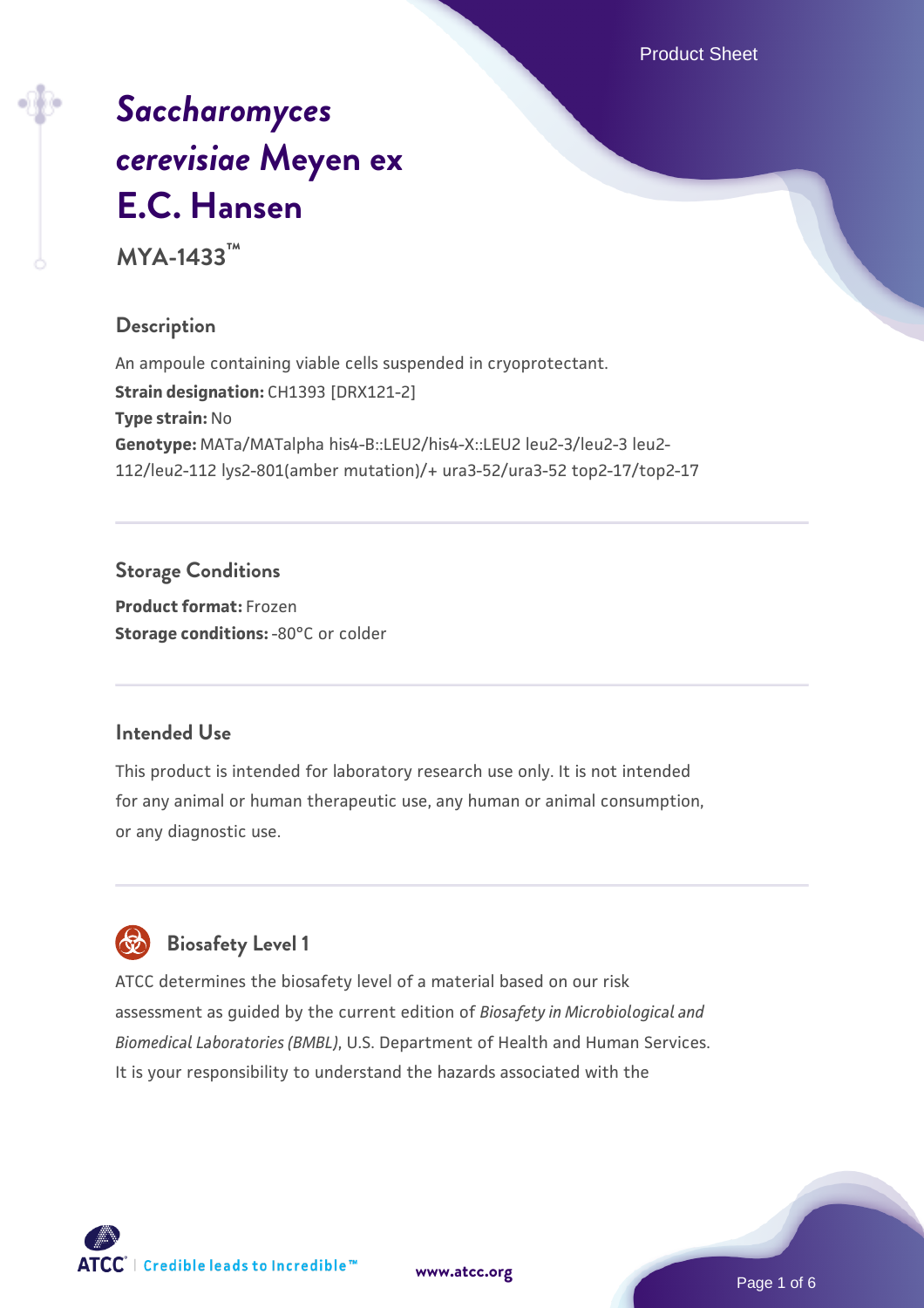### **[Saccharomyces cerevisiae](https://www.atcc.org/products/mya-1433)** [Meyen ex E.C. Hansen](https://www.atcc.org/products/mya-1433) **MYA-1433**

material per your organization's policies and procedures as well as any other applicable regulations as enforced by your local or national agencies.

ATCC highly recommends that appropriate personal protective equipment is always used when handling vials. For cultures that require storage in liquid nitrogen, it is important to note that some vials may leak when submersed in liquid nitrogen and will slowly fill with liquid nitrogen. Upon thawing, the conversion of the liquid nitrogen back to its gas phase may result in the vial exploding or blowing off its cap with dangerous force creating flying debris. Unless necessary, ATCC recommends that these cultures be stored in the vapor phase of liquid nitrogen rather than submersed in liquid nitrogen.

# **Certificate of Analysis**

For batch-specific test results, refer to the applicable certificate of analysis that can be found at www.atcc.org.

# **Growth Conditions**

**Medium:**  [ATCC Medium 1245: YEPD](https://www.atcc.org/-/media/product-assets/documents/microbial-media-formulations/1/2/4/5/atcc-medium-1245.pdf?rev=705ca55d1b6f490a808a965d5c072196) **Temperature:** 25°C

# **Handling Procedures**

**Frozen ampoules** packed in dry ice should either be thawed immediately or stored in liquid nitrogen. If liquid nitrogen storage facilities are not available, frozen ampoules may be stored at or below -70°C for approximately one



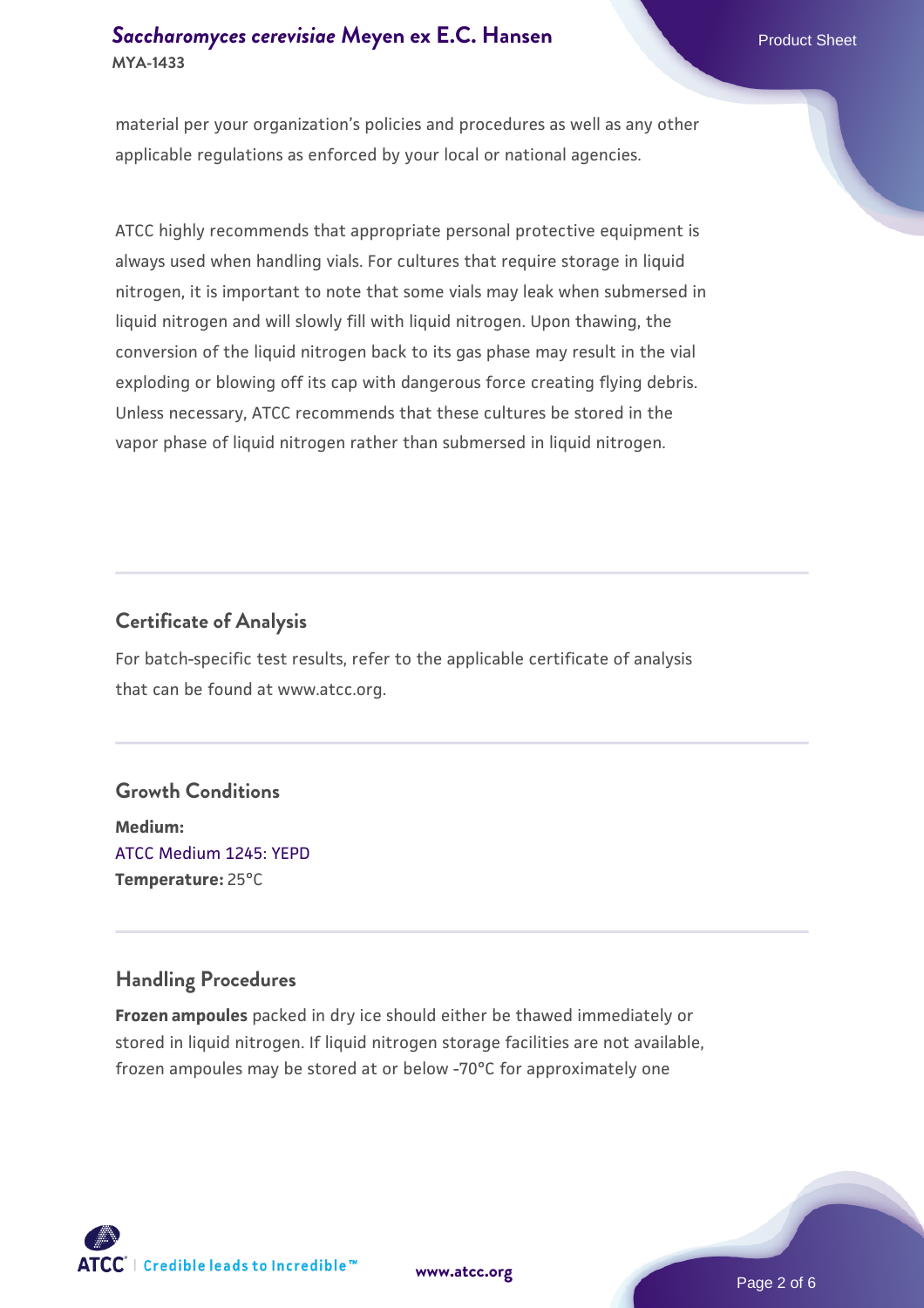week. **Do not under any circumstance store frozen ampoules at refrigerator freezer temperatures (generally -20°C)**. Storage of frozen material at this temperature will result in the death of the culture.

- 1. To thaw a frozen ampoule, place in a **25°C to 30°C** water bath, until just thawed **(approximately 5 minutes)**. Immerse the ampoule just sufficient to cover the frozen material. Do not agitate the ampoule.
- 2. Immediately after thawing, wipe down ampoule with 70% ethanol and aseptically transfer at least 50 µL (or 2-3 agar cubes) of the content onto a plate or broth with medium recommended.
- Incubate the inoculum/strain at the temperature and conditions 3. recommended.
- 4. Inspect for growth of the inoculum/strain regularly for up to 4 weeks. The time necessary for significant growth will vary from strain to strain.

#### **Notes**

Additional information on this culture is available on the ATCC web site at [www.atcc.org.](http://www.atcc.org/)

#### **Material Citation**

If use of this material results in a scientific publication, please cite the material in the following manner: *Saccharomyces cerevisiae* Meyen ex E.C. Hansen (ATCC MYA-1433)

#### **References**

References and other information relating to this material are available at www.atcc.org.

#### **Warranty**

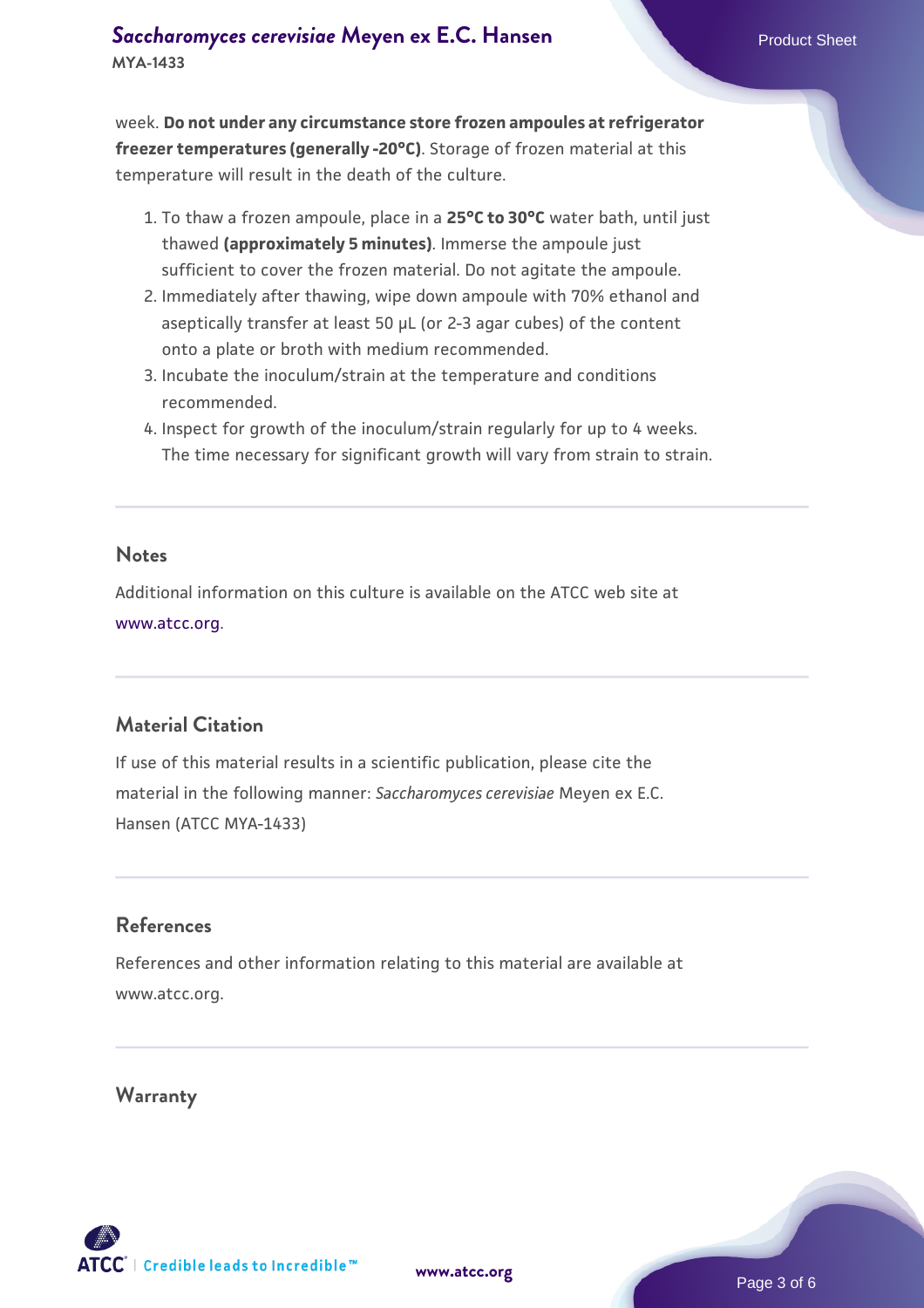#### **[Saccharomyces cerevisiae](https://www.atcc.org/products/mya-1433)** [Meyen ex E.C. Hansen](https://www.atcc.org/products/mya-1433) **MYA-1433**

The product is provided 'AS IS' and the viability of ATCC® products is warranted for 30 days from the date of shipment, provided that the customer has stored and handled the product according to the information included on the product information sheet, website, and Certificate of Analysis. For living cultures, ATCC lists the media formulation and reagents that have been found to be effective for the product. While other unspecified media and reagents may also produce satisfactory results, a change in the ATCC and/or depositor-recommended protocols may affect the recovery, growth, and/or function of the product. If an alternative medium formulation or reagent is used, the ATCC warranty for viability is no longer valid. Except as expressly set forth herein, no other warranties of any kind are provided, express or implied, including, but not limited to, any implied warranties of merchantability, fitness for a particular purpose, manufacture according to cGMP standards, typicality, safety, accuracy, and/or noninfringement.

#### **Disclaimers**

This product is intended for laboratory research use only. It is not intended for any animal or human therapeutic use, any human or animal consumption, or any diagnostic use. Any proposed commercial use is prohibited without a license from ATCC.

While ATCC uses reasonable efforts to include accurate and up-to-date information on this product sheet, ATCC makes no warranties or representations as to its accuracy. Citations from scientific literature and patents are provided for informational purposes only. ATCC does not warrant that such information has been confirmed to be accurate or complete and the customer bears the sole responsibility of confirming the accuracy and completeness of any such information.

This product is sent on the condition that the customer is responsible for and assumes all risk and responsibility in connection with the receipt, handling, storage, disposal, and use of the ATCC product including without limitation



**[www.atcc.org](http://www.atcc.org)**

Page 4 of 6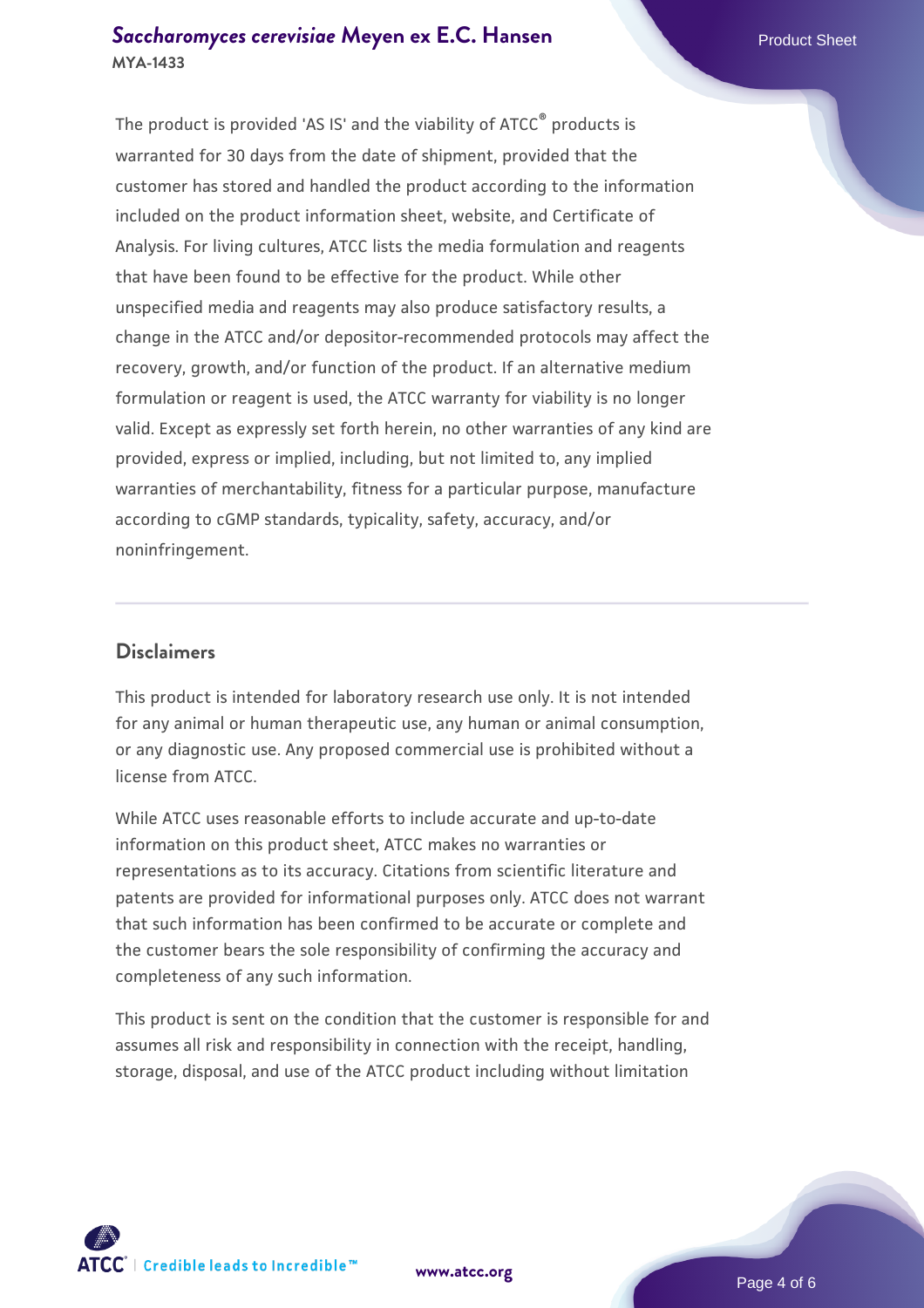taking all appropriate safety and handling precautions to minimize health or environmental risk. As a condition of receiving the material, the customer agrees that any activity undertaken with the ATCC product and any progeny or modifications will be conducted in compliance with all applicable laws, regulations, and guidelines. This product is provided 'AS IS' with no representations or warranties whatsoever except as expressly set forth herein and in no event shall ATCC, its parents, subsidiaries, directors, officers, agents, employees, assigns, successors, and affiliates be liable for indirect, special, incidental, or consequential damages of any kind in connection with or arising out of the customer's use of the product. While reasonable effort is made to ensure authenticity and reliability of materials on deposit, ATCC is not liable for damages arising from the misidentification or misrepresentation of such materials.

Please see the material transfer agreement (MTA) for further details regarding the use of this product. The MTA is available at www.atcc.org.

#### **Copyright and Trademark Information**

© ATCC 2021. All rights reserved.

ATCC is a registered trademark of the American Type Culture Collection.

#### **Revision**

This information on this document was last updated on 2021-05-20

#### **Contact Information**

ATCC 10801 University Boulevard Manassas, VA 20110-2209 USA